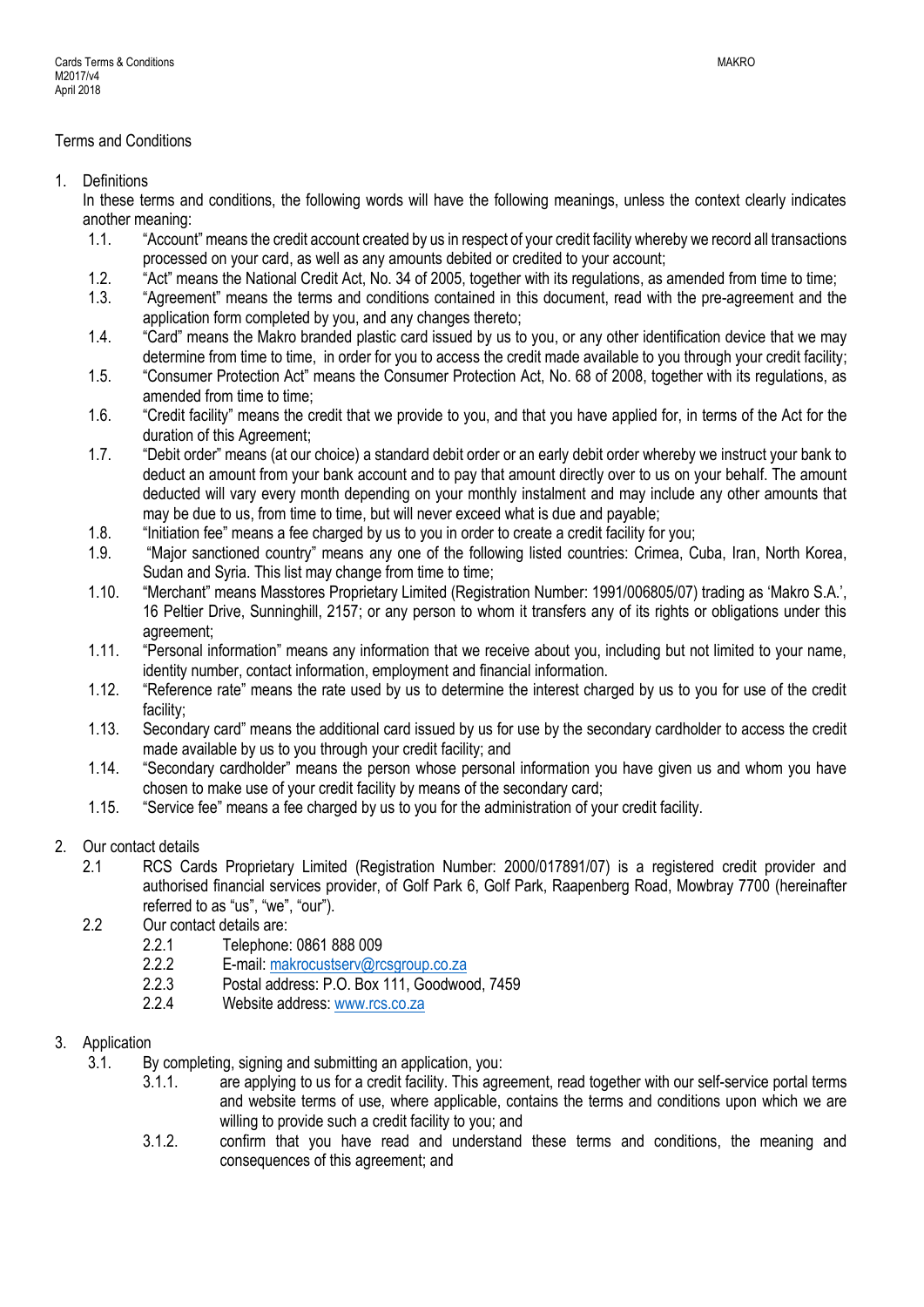- 3.1.3. confirm that you are the person whose details you have given to us as the applicant in the application form.
- 3.2. All information that you provide us with must be truthful, complete, accurate and correct. You must immediately notify us if any of your information changes. If your application is not complete or if you don't provide us with any required documentation, we may contact you to obtain the required information or documentation; or we may approve or reject your application.
- 3.3. At the time of you applying to us for credit or, should your application be successful, at any time during the existence of this agreement, you must immediately notify us if:
	- 3.3.1. you have a direct or indirect link(s) to a major sanctioned country (for example, you currently reside in Cuba or you conduct business in Iran); or
	- 3.3.2. you are or become a citizen, resident or national of the United States of America; or
	- 3.3.3. you relocate to any place outside of the Republic of South Africa.
- 3.4. Should any of the events in clause 3.3.1 to 3.3.3 apply to you, we have the right to not enter into this agreement with you, or if your application was already approved at the time that we come to learn of such events, we have the right to immediately terminate this agreement on notice to you. Our rights in terms of this clause shall apply irrespective of whether you notified us in terms of clause 3.3 above or whether we established independently that the clause(s) applies to you.
- 3.5. Should the major sanctioned country list be updated by us, your obligations in terms of clause 3.3.1 above and our rights in terms of clause 3.4 will apply to such updated list.
- 3.6. Your application for credit (or a credit limit increase) is subject to our credit approval criteria and to the conditions for granting credit as set out in the Act. We are, however, not obliged to grant your application.
- 3.7. You consent to us obtaining any information or documentation directly from your employer, bank, credit bureau or any other source for the purposes of assessing your application or any credit limit increase.
- 3.8. If your application is successful, we will provide you with a pre-agreement, as well as the terms and conditions. The pre-agreement will set out the amount of credit that you qualify for, your interest rate and it will show you how much interest and fees you will pay over a 12-month period if you use the full available credit.
- 3.9. Subject to the provisions of the Act, we may from time to time change the terms of this agreement. If we do, we will notify you hereof and upload the new terms onto our website. If you do not agree with the new terms, you must immediately let us know so that we may close your account (you will remain liable for the outstanding balance on your account). Any other changes made to this agreement must either be recorded by us telephonically and thereafter confirmed by us in writing or must be agreed to in writing in order to be valid and binding. If we change the terms of this agreement, it does not mean that a new agreement will automatically come into place.

### 4. Your card

- 4.1. You are the only person that may use your card. You cannot transfer your card to another person or authorise or enable someone else to use it. If you apply for a secondary card, only the secondary cardholder may use that card.
- 4.2. When you receive your card (or, if applicable, the secondary card), you (or, in the case of the secondary card, the secondary cardholder) must immediately sign it with a black ballpoint pen. Should you not collect your card from a merchant within 180 days of approval, your card will no longer be valid and you will have to apply again; in which event, we cannot quarantee that you will be extended credit again or that you will receive the same credit limit again.
- 4.3. Unless we tell you otherwise, you may use your card to purchase goods or obtain a service from the merchant on credit, provided that you each time:
	- 4.3.1. present your card to the merchant at the time of purchase; and
	- 4.3.2. sign a sales voucher acknowledging the purchase.

In the case of online transactions, you present your card to the merchant when providing your card details online and acknowledge the purchase when you comply with the check-out procedures of the applicable website.

- 4.4. We will debit your account with all credit transactions made using your card, unless you can prove that someone has fraudulently used your card and/or that the merchant processing the transaction did not have the authority to debit your account with the amounts concerned. If so, you will not be held liable for such fraudulent or unauthorised use, unless the provisions of clause 4.6 below are applicable.
- 4.5. When you access your available credit, you may select any of our available repayment plans to pay us back, however, in some instances a minimum spend may apply. We may change the features or cancel any repayment plan at any time on notice to you. You must select a payment plan before the transaction is processed. If you fail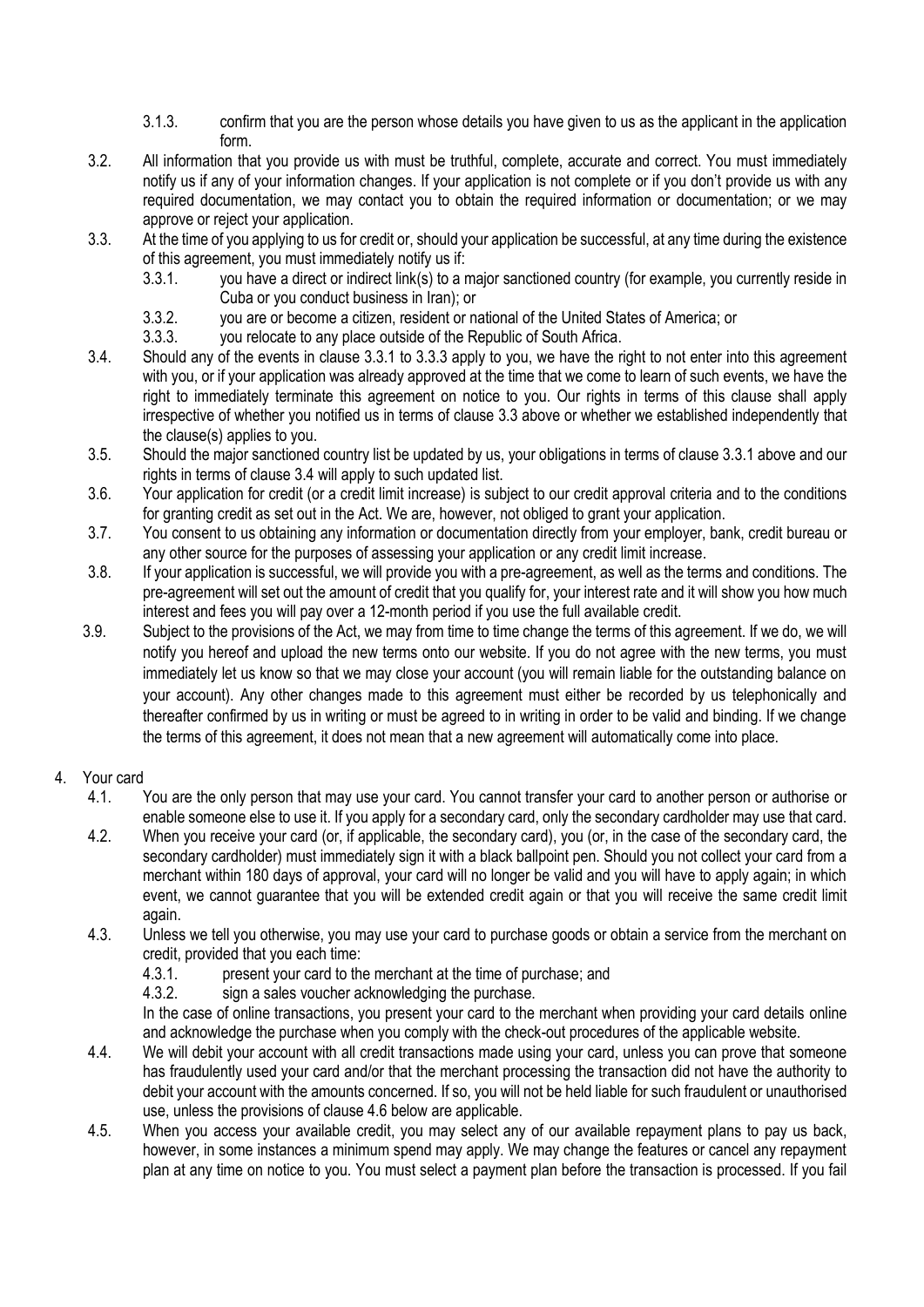to do so, we will select a plan for you. You cannot change the payment plan for a particular transaction after the transaction has been processed. You also cannot select more than one payment plan to apply to a single transaction.

- 4.6. You are responsible for the safekeeping and proper use of your card. If you lose your card or if it is stolen, you must immediately tell us by calling us. You will not be held liable for credit transactions made on your account after you reported your card stolen or lost, unless we are entitled to hold you liable in terms of the Act or if you were negligent in safeguarding your card or if you didn't let us know without unnecessary delay that your card was stolen or lost.
- 4.7. We may charge you a nominal fee for a secondary card or any replacement card issued to you, which fee will be charged to your account.
- 4.8. Even though you have possession of it, your card will always remain our property and we have the right, at any time, to withdraw, block, replace or demand the return of the card, without losing any right to any claim that we may have against you.
- 4.9. If you apply for a secondary card:
	- 4.9.1. Unless otherwise stated, the terms of this agreement relating to the card apply equally to the secondary card;
	- 4.9.2. A secondary card will entitle a secondary cardholder to access the available credit on your credit facility and make purchases on your account, without your signature being required at the time of purchase.
	- 4.9.3. It is your responsibility to ensure that the secondary cardholder complies with the applicable terms and conditions of this agreement.
	- 4.9.4. If you nominate a secondary cardholder that at the time your application for a secondary card is younger than 18 years old: 1) you acknowledge that by issuing a secondary card to him/her, we are not entering into a credit agreement with him/her; 2) you confirm that he/she is at least 16 years old as at the time of application; 3) you confirm that you are his/her parent or legal guardian; and 4) you consent to the use of the secondary card by him/her. We reserve the right to cancel any secondary card in the event of any of the above statements being false.
	- 4.9.5. Where the secondary cardholder makes a purchase using the secondary card, the purchase amount will be debited to your account. You are therefore responsible for payment of any purchases made on the secondary card. You are also responsible for any interest, fees or charges that we may raise on your account as a result of any purchases made on the secondary card.
	- 4.9.6. Should you wish to change the secondary cardholder or cancel your secondary card, you may do so by contacting us. After receiving confirmation of such a change or cancellation, as the case may be, you must immediately destroy the old secondary card. Failure to do so will result in you being liable for any purchases made on the old secondary card after such change or cancellation.
	- 4.9.7. The secondary card will not entitle you or the secondary cardholder to additional credit. The credit limit on your credit facility will not increase through the issuance of a secondary card.
- 5. Credit limit and available credit
	- 5.1. Your card may be used for credit transactions up to a predetermined amount. You (or, where applicable, the secondary cardholder) may not exceed this limit. Your initial credit limit will be reflected on your pre-agreement and your credit limit will always be reflected on your statements.
	- 5.2. We have the right to at any time perform an assessment of your creditworthiness and may reduce your credit limit should we deem it in your best interest.
	- 5.3. Should you wish to receive a temporary credit limit increase, or should we increase your credit limit temporarily, in order to allow a transaction or a series of transactions on your account, such an increase will be for a limited time only. You must repay the amount of the increase in full with your next instalment.
	- 5.4. Should you at any time wish to increase your credit limit, or wish to receive automatic annual increases, you may advise us thereof in writing or telephonically. Any such credit limit increase will, where applicable, be subject to our scoring criteria and the provisions of the Act and this agreement. Your new credit limit will be reflected on your statements.
	- 5.5. When you use your card for a credit transaction (for example, you purchase goods on credit), your available credit will reduce as shown on your statement. Similarly, when you make a payment, your available credit will increase, however, as payments may take up to 3 days to reflect in our bank account, such credit may not always be available immediately.
	- 5.6. Your credit facility may only be used to access the credit available to you. You may not make payments in excess of your outstanding balance or credit limit. If you do, we have the right to immediately refund the amount of such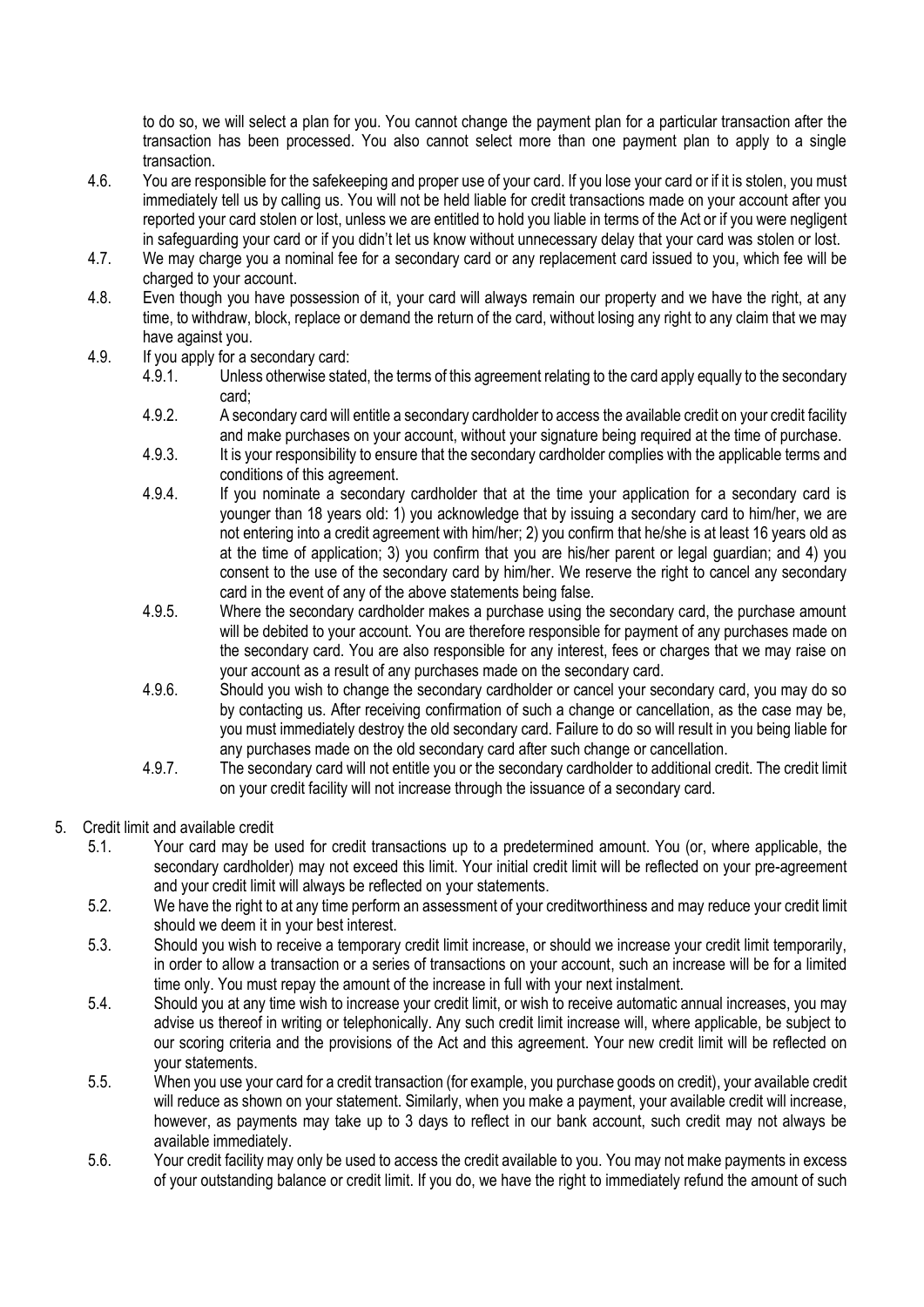credit balance to you and we may immediately terminate this agreement on notice to you. If, for whatever the reason may be, we are unable to refund you, we will retain the amount until such time as we are able to refund you or the law deems that you have forfeited the amount to us, without losing our right to immediately terminate this agreement.

- 5.7. You may access cash from your credit facility by making use of the cash advance option that may be available on your card, subject to the following qualification criteria:
	- 5.7.1 Your account with us must not be in arrears and must be older than 3 months;
	- 5.7.2 We may impose a minimum and/or maximum amount that you can withdraw from time to time;
	- 5.7.3 Repayment of the cash advance is only permitted on selected repayment plans; and will form part of your monthly instalment;
	- 5.7.4 You can access the cash advance option by calling us or, if available, use the self-service portal; or through any other channel that we make available from time to time;
	- 5.7.5 We will check if you meet the requirements for accessing this option and if so, we will let you know the amount that is available to you for withdrawal and the options for repayment;
	- 5.7.6 If you let us know that you want to proceed with the withdrawal, we will process the transaction on your facility and pay the amount selected by you in South African Rand into a bank account in your name;
- 5.8 Notwithstanding the above, we reserve the right to amend our qualification criteria from time to time. If we do so, we will let you know at the time of your request for a cash advance.

## 6. Merchants

- 6.1. When you make a purchase at any merchant, we will, on your behalf, pay that merchant the amount owing to the merchant in terms of such a transaction.
- 6.2. In terms of s5(2)(d) of the Consumer Protection Act, as amended, the rights afforded to you by the Consumer Protection Act do not apply to credit agreements, however, they do apply to the goods purchased and/or services obtained in terms of that credit agreement. Therefore, a dispute that you have about the goods and/or services (including but not limited to the return of goods) must be resolved directly with the merchant.
- 6.3. If you have a dispute with a merchant, that dispute will not entitle you to–
	- 6.3.1. instruct us to refuse to pay the merchant for goods purchased or services obtained by you on your card; or
	- 6.3.2. refuse to pay us for payments already made to the merchant, irrespective of whether such payment was made in respect of the goods that are the subject-matter of a dispute, or
	- 6.3.3. instruct us to reverse a payment already made to the merchant.
- 6.4. We will not be liable to you if any merchant refuses to accept your card as payment for any goods purchased or services obtained with your card. You will not have the right to claim anything from us or to institute any counterclaim against us or to apply set-off against us on this basis or any other basis whatsoever.
- 6.5. Any refund by a merchant to you must be paid to us so that we can credit your account.
- 6.6. When we receive a credit voucher issued by a merchant for goods purchased or services obtained by you with your card, we will credit your account with the amount of the credit voucher.
- 6.7. If you receive a refund directly from a merchant for any goods purchased or services obtained from such merchant on your account, you will remain liable for any fees and costs that we are entitled to charge or have charged to your account in terms of this agreement.

# 7. Insurance

- 7.1 For your protection your credit facility must include customer protection insurance. The customer protection insurance product offered by us (and underwritten by the insurance company, Guardrisk Insurance Company Limited) covers the following:
	- 7.1.1 death cover or permanent disability (which covers your full outstanding balance); or
	- 7.1.2 temporary disability (which covers up to 12 months' instalments); or
	- 7.1.3 loss of income (which covers up to 12 months' instalments).
- 7.2 Full details and terms of this customer protection insurance product are set out in the application form, read together with the insurance policy wording.
- 7.3 You have the right to waive the customer protection insurance product offered by us and to substitute it with a policy of your own choice, which covers the same benefits and which policy must then be ceded to us with certain written directions as stated in the Act.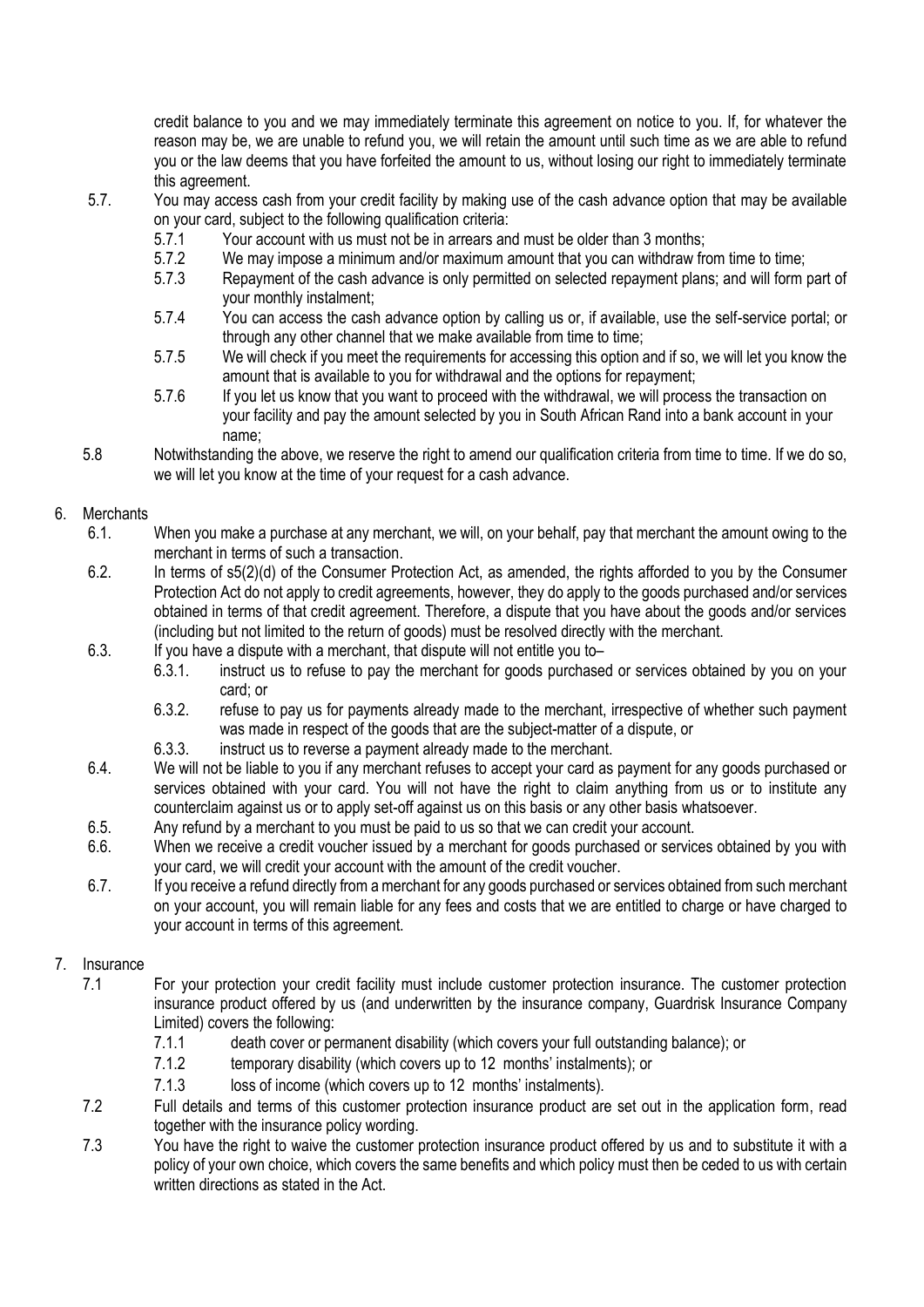7.4. Your insurance premiums will be billed to your account and collected as part of your instalment. You will only have insurance cover if your account is not in arrears.

### 8. Interest & fees

- 8.1. Subject to the provisions of the Act, we will determine the amount of any interest, fees and other costs that will be charged to your account. These amounts will be shown on your statement.
- 8.2. The rate of interest that we charge to your account will be reflected on your pre-agreement, but will never be more than the maximum annual interest rate permitted by the Act from time to time. The interest rate will be linked to the reference rate and changes to that rate will result in changes to the interest rate charged on your account. You will be informed of any changes to the interest rate within 30 days after such change.
- 8.3. In the event of a change in the interest rate, the interest calculation on the budget plan will remain the same for the remainder of the repayment period, but the interest calculation on your revolving facility and any new budget plan will be charged at the new rate.
- 8.4. Interest will be calculated on a daily basis and added to your principal debt (in other words, compounded) on a monthly basis.
- 8.5. If you are in arrears, additional interest will be charged on overdue amounts at the same rate as the interest rate applicable in terms of this agreement. If you are paying by debit order, this arrear interest will be collected with your next debit order.
- 8.6. If at the time of making a purchase on your card, you selected an interest-free repayment plan, we will not charge you interest on that purchase, provided that your account is not in arrears. If your account is in arrears, we will convert that purchase to an interest-bearing repayment plan for the remainder of the plan term.
- 8.7. If you access the credit on your card and pay the full amount so accessed on or before the due date reflected on your next statement, we may decide not to charge any interest in respect of that credit transaction. If we decide to do so, this will not mean that we may never again charge interest to you.
- 8.8. We will periodically charge you a service fee. This will apply for as long as your account is open. The amount and frequency of the service fee will be set out in your pre-agreement, however, we may change this amount on notice to you. We will, however, never exceed the maximum cap as set out in the Act.
- 8.9. We may charge you a once-off initiation fee. The amount of the initiation fee will be set out in the pre-agreement. You may choose to pay the whole initiation fee with your first account payment. If you choose this option, you must let us know at the time of applying to us for credit, otherwise we will add this fee to your account as part of the principal debt so that you may pay it off in instalments.

### 9. Statement

- 9.1. We will periodically send you an electronic statement of account, which will show:
	- 9.1.1. all transactions relating to your account;
	- 9.1.2. the interest and other charges debited to your account;
	- 9.1.3. payments made, as well as the balance outstanding;
	- 9.1.4. how much you are in arrears by, if any;
	- 9.1.5. the minimum amount payable; and
	- 9.1.6. the due date on or by which you must pay the outstanding balance.
- 9.2. It is your responsibility to check your statement. Unless you notify us within 30 days of the date of your statement that you dispute your liability for any debit appearing on your statement, you will be deemed to be liable therefor. Similarly, you must let us know if any payment made or credit received by you is not reflected on your statement.
- 9.3. If we are notified late of a transaction on your account, such late transaction will be reflected on your account as and when we are notified thereof, notwithstanding the fact that you may have transacted with the merchant at an earlier time.
- 9.4. The frequency of statements will be at our discretion, provided that no more than 3 months shall pass between delivery of successive statements of account. If there has been no activity on your account in a particular statement month, we may elect to not send you any statement in respect of such a statement month.
- 9.5. If you have provided us with an e-mail address, we will send you statements via e-mail. Alternatively, we may send you statements via SMS or MMS, using the cellphone number that you gave us in your application form.
- 9.6. Non-receipt of statements does not free you from your obligation to pay us. You may obtain your account information from us telephonically or through the self-service portal.
- 10. Payment & settlement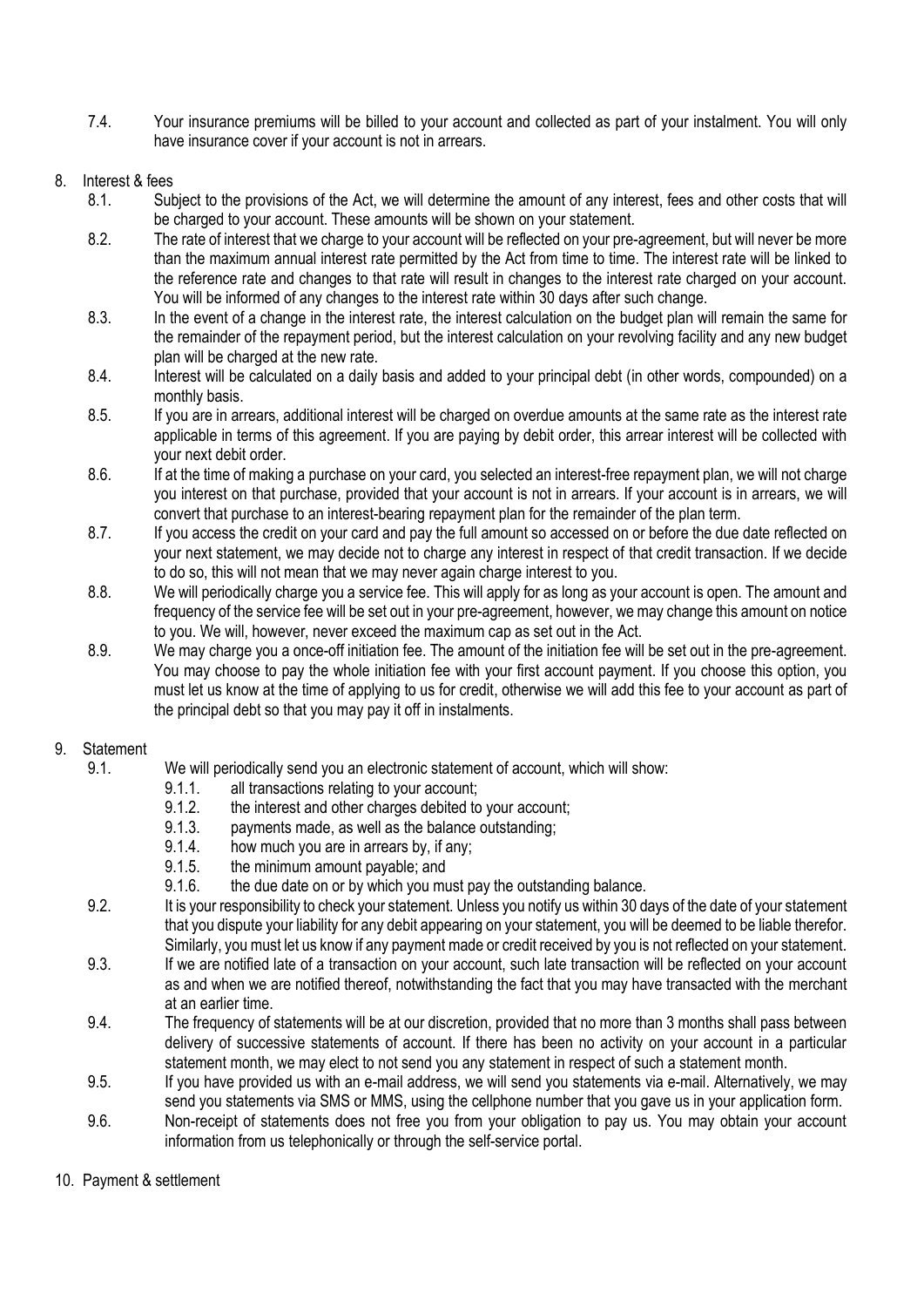- 10.1. You must pay at least the minimum amount payable as indicated on your statement by the due date, which amount is made up of the sum of:
	- 10.1.1. the instalment on the revolving plan;
	- 10.1.2. the sum of the fixed repayments on the budget plan(s);<br>10.1.3. any arrears: and
	- any arrears; and
	- 10.1.4. fees and charges.
- 10.2. We will deem all payments made by you to be made paid on the date that we receive such payment and the payments shall be allocated in the following order:
	- 10.2.1. payment of due or unpaid interest, and thereafter
	- 10.2.2. payment of due or unpaid fees and charges (including any insurance), and finally
	- 10.2.3. payment of the principal debt, it being agreed that your oldest debt will be paid first and according to the hierarchy of your revolving credit balance and thereafter according to the sequence of any further budget plan (if any) as entered into.
- 10.3. You can pay your account through any of our approved payment methods from time to time, such as at selected stores, by debit order, on our website (where available) or by electronic funds transfer into our bank account. The method that you choose will be at your risk. Payments will only be effected when we receive and process it.
- 10.4. If you are paying by debit order and your payment day falls on a Saturday, Sunday or recognised South African public holiday, the payment day will automatically be the business day before your usual payment date.
- 10.5. If you make a payment using the incorrect reference, your payment may not be allocated to your account. It is your responsibility to check your statements and to let us know if any payment is not reflecting on your account.
- 10.6. You may prepay any amount owed to us at any time, however, making a prepayment will reduce your outstanding balance and not entitle you to skip a payment.
- 10.7. If you wish to pay us by debit order and you have indicated this to us in the application form, you authorise us (and mandate your bank) to deduct your monthly payments, as well as any other amount that may be due from time to time by you to us in terms of this agreement, from your bank account. If your account is in arrears, you authorise us (and mandate your bank) to also deduct such arrear amount, as well as any other amount that may be due from time to time by you to us in terms of this agreement, from your bank account through an additional debit order.
- 10.8. If your debit order is unpaid by your bank due to insufficient funds, we may track your account and re-present the instruction for payment as soon as sufficient funds are available. If your debit order is still unpaid by your bank, you must make the minimum payment due as indicated on your statement directly to us by the due date for such payment in order to keep your account from going into arrears.
- 10.9. If your debit order authorisation lapses due to there being no funds available in your bank account, you must contact us to provide us with a new debit order authorisation if you want to continue paying by means of a debit order.
- 10.10. If you wish to settle your account, you must first contact us to obtain a settlement amount. Settling your account does not automatically mean that your account will be closed. If you want to close your account, you must contact us and instruct us to do so.
- 10.11. You must immediately let us know if during the term of this agreement:
	- 10.11.1. You apply for sequestration or to be placed under administration;
	- 10.11.2. You are placed under curatorship so that you are no longer able to manage your own financial affairs; or
	- 10.11.3. You apply for debt review.

### 11. Arrear accounts & debt enforcement

- 11.1. If your account goes into arrears:
	- 11.1.1. you will be charged default administration costs and any other costs and fees relating to debt collection activities;
	- 11.1.2. default information will be submitted to the credit bureaus, which may affect your ability to obtain further credit;
	- 11.1.3. we may suspend your credit facility and give you notice before closing your account, in which event you must immediately pay your account in full;
	- 11.1.4. your account may be handed over to debt collection agencies for the recovery of the arrear amount, the costs of which you will be responsible for.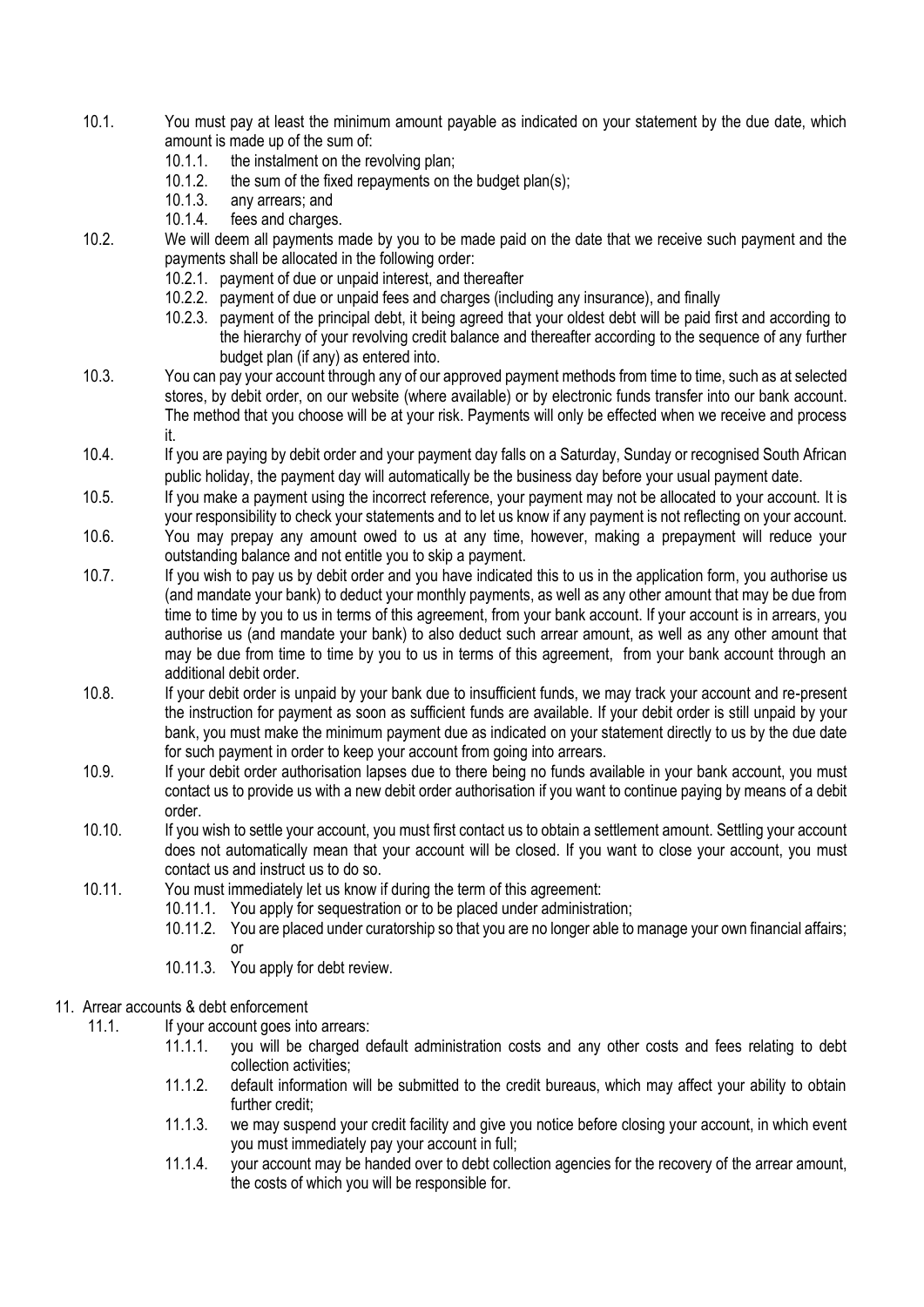- 11.2. If your account has been in arrears for a period as determined by us from time to time, during which period you failed to make any payments on your account, your account will automatically be classified as "written off" and will be closed on notice to you. If this happens, we may choose to also terminate this agreement.
- 11.3. If we have to institute legal action against you in court, you will be liable for all costs incurred, including but not limited to legal costs on the scale "attorney and own client" (which means the costs incurred by us for the attorney's professional services, plus any expenses and costs incurred by such attorney in trying to recover the arrears plus costs from you), as well as collection charges, tracing fees and taxes hereon.
- 11.4. We may approach a court to take judgment against you for the debt owed by you to us in terms of this agreement. If we do, a certificate signed by any one of our managers (whose appointment and authority need not be proved) stating the amount that you owe us and the applicable interest rate, shall be accepted as sufficient proof of your indebtedness and shall be deemed correct unless you are able to prove otherwise.
- 11.5. The address that you gave us when completing the application is the address that you choose where legal documents may be served on you. If we are able to serve documents on you electronically, the e-mail address and/or cellphone number that we have on record for you will be used. If you wish to change your physical address, e-mail address and/or cellphone number, you must give us notice hereof and any such change will take effect 7 business days after we receive such notice.
- 11.6. If you have a query or complaint, contact our customer services department for a resolution. If you are not satisfied with the outcome of your query or complaint, you have the right to resolve the matter by way of alternative dispute resolution or you can file any complaints with the National Credit Regulator (contact number 0860 627 627) or make application to the National Credit Tribunal.

# 12. Termination

12.1. If one or more of the following happens:

- 12.1.1. you don't pay any amount that is due to us on or before the due date;
- 12.1.2. you fail to comply with any term or condition of this agreement, our self-service portal terms or our website terms of use;
- 12.1.3. your estate is sequestrated;
- 12.1.4. you pass away;
- 12.1.5. you make any untrue, misleading or incorrect statement or representation to us;<br>12.1.6. vou fail to disclose information regarding this agreement or during your application
- vou fail to disclose information regarding this agreement or during your application;
- 12.1.7. you breach any local or international laws or regulations relating to trade sanctions or financial intelligence and securities;
- 12.1.8. you do anything that may prejudice our rights;

then, all amounts owing by you will become due and payable immediately and we may immediately terminate this agreement, without prejudice to any other right in law that we may have against you (or your estate).

- 12.2. If we exercise our right to terminate this agreement in terms of any of the provisions hereof and there is an outstanding balance on your account, all amounts owing by you will immediately become due and payable by you (unless we make other arrangements with you).
- 12.3. You may terminate this agreement at any time by contacting us and informing us hereof. We will provide you with a settlement amount that you must pay us and after receipt and processing of such payment, we will close your account. If you wish to reopen your account, you will need to apply again; in which event, we cannot guarantee that you will be extended credit again or if your application is successful, that you receive the same credit limit again.
- 12.4. If you do not use your credit facility for a continuous period determined by us from time to time, your account will be closed on notice to you. If this happens, we may choose to also terminate this agreement.
- 13. Personal information
	- 13.1. We will keep your personal information for as long as we need to or have to by law. We will not disclose your personal information to anyone unless we are acting in terms of this agreement or we need to do so in order to comply with this agreement. We will also disclose your personal information where we are obliged to by law, in terms of a court order; or where we have your consent.
	- 13.2. You agree and consent that we may process, record and/or disclose your personal information, including details of any transactions on your account, to: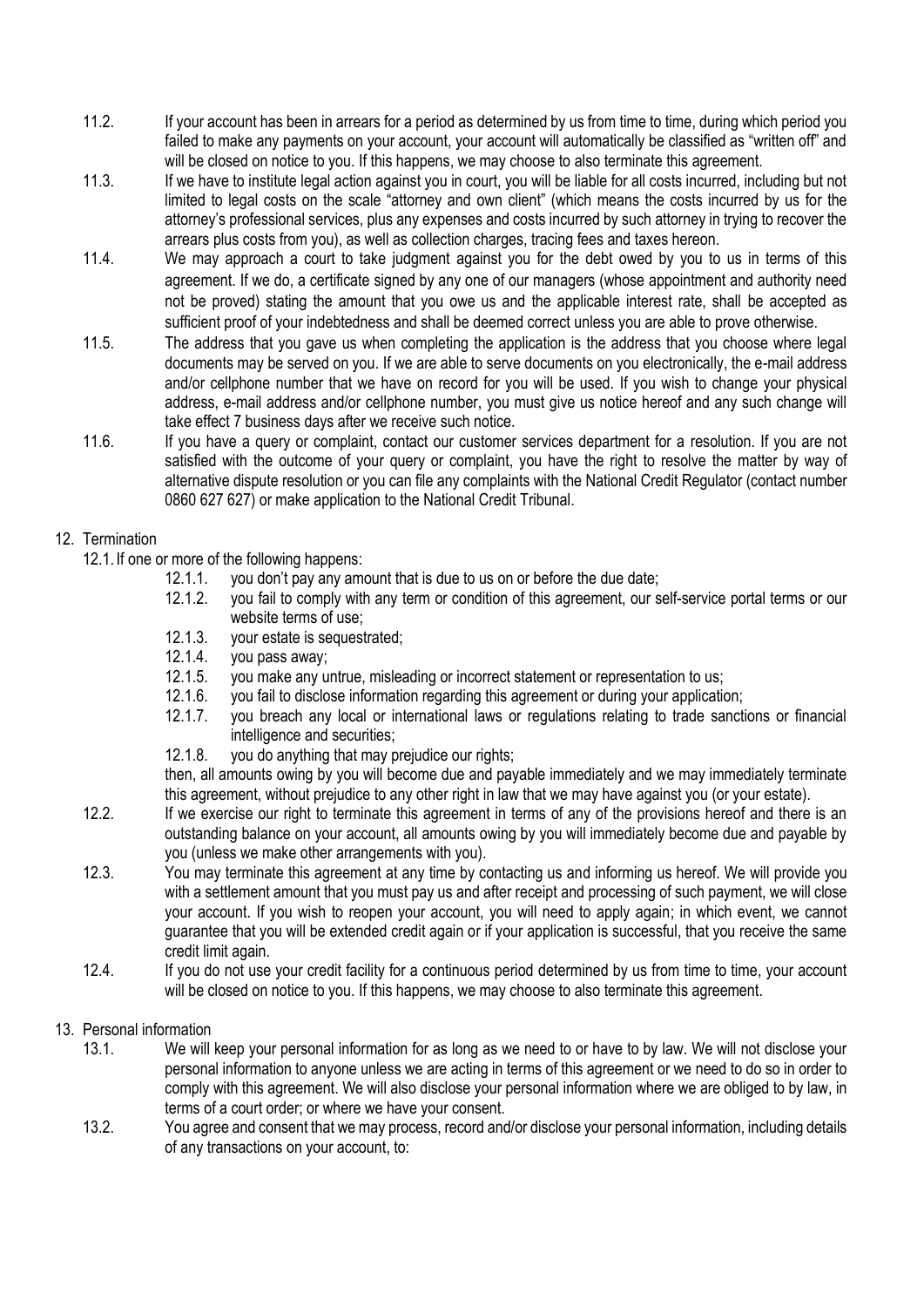- 13.2.1. assess any application that you make with us for credit or other financial services (we will sometimes use a standard credit-scoring or other automated decision-making system to do this);
- 13.2.2. manage your credit facility (and policies, if any), and make decisions on questions about any application, agreement or correspondence which you may have with us;
- 13.2.3. search credit bureaus, credit reference, fraud prevention agencies' records or any other third party's records so that we can manage your account and make decisions about credit, including whether to make credit available, to continue making credit available to you or extend further credit to you;
- 13.2.4. carry out, monitor and analyse our business;
- 13.2.5. contact you by post, by phone, by e-mail, by SMS or other electronic means or in any other way about other products and services which we consider may interest you, unless you tell us that you would prefer not to receive such offers;
- 13.2.6. any person or company working for or with us;
- 13.2.7. any insurer, if you arrange insurance through us;
- 13.2.8. any organisation which underwrites or supports any of our products which you hold;
- 13.2.9. the merchant, any company within its group of companies or any of our retail partners;
- 13.2.10. any guarantor of your obligations under this agreement;
- 13.2.11. any payment system under or through which your account is paid;
- 13.2.12. any person to whom we transfer any of our rights or obligation under this agreement;
- 13.2.13. any person or company (including any direct marketing agencies)with whom we interact in order to supply to you, or provide to you or market to you any product or service that we believe you may be interested in, unless you tell us that you would prefer not to receive such marketing;
- 13.2.14. any third party who processes your personal information on our behalf (including third parties who are located and run their business outside of the Republic of South Africa);
- 13.2.15. any third party debt collection agency or attorney appointed to collect any monies you owe us; and
- 13.2.16. anyone you authorise us to give your personal information to.
- 13.3. The consents that you are providing us with in terms of clause 13.2 above shall apply even if we do not grant your application for credit.
- 13.4. To the extent lawful, we may transfer, license or otherwise authorise the use of any of your personal information.<br>13.5. In the event that we hand your credit facility over to a debt collection agency or an attorney
- In the event that we hand your credit facility over to a debt collection agency or an attorney for collection or legal action, you agree and consent to us releasing some personal information about you to such third party.
- 13.6. From time to time we may monitor your account in order to comply with our obligations in terms of financial intelligence and securities laws, as well as international sanctions regulations.
- 13.7. We may also monitor and record all telephone calls and other interactions with you.

### 14. Bureaus

- 14.1. You consent to and agree that we may at any time (even if you are no longer a cardholder, as permitted by law):
	- 14.1.1. make enquiries to obtain or confirm any information about you;
	- 14.1.2. submit to any credit or other bureau (or a third party) any information about you or provided to us by you in your application or about the application, transacting, opening and closing of this agreement and account;
	- 14.1.3. seek, verify and receive information from any credit bureau or third party (with whom you have financial relations at any time) when assessing your application or your creditworthiness, and also at any time during the existence of your account;
	- 14.1.4. provide, disclose and register the existence of this agreement and any personal information, and details relating thereto, to any credit bureau or third party (with whom you have financial relations at any time) sharing positive and negative information about you or your credit account, including any noncompliance with this agreement.
- 14.2. You acknowledge and understand that a credit bureau will provide us with credit profile information and possibly a credit score reflecting your creditworthiness.
- 14.3. Subject to the provisions of the Act, we will be entitled to obtain and disclose your information:
	- 14.3.1. within our group of companies or associated companies;
	- 14.3.2. if we think it is necessary or may be of benefit to you;
	- 14.3.3. where we are legally compelled to do so;